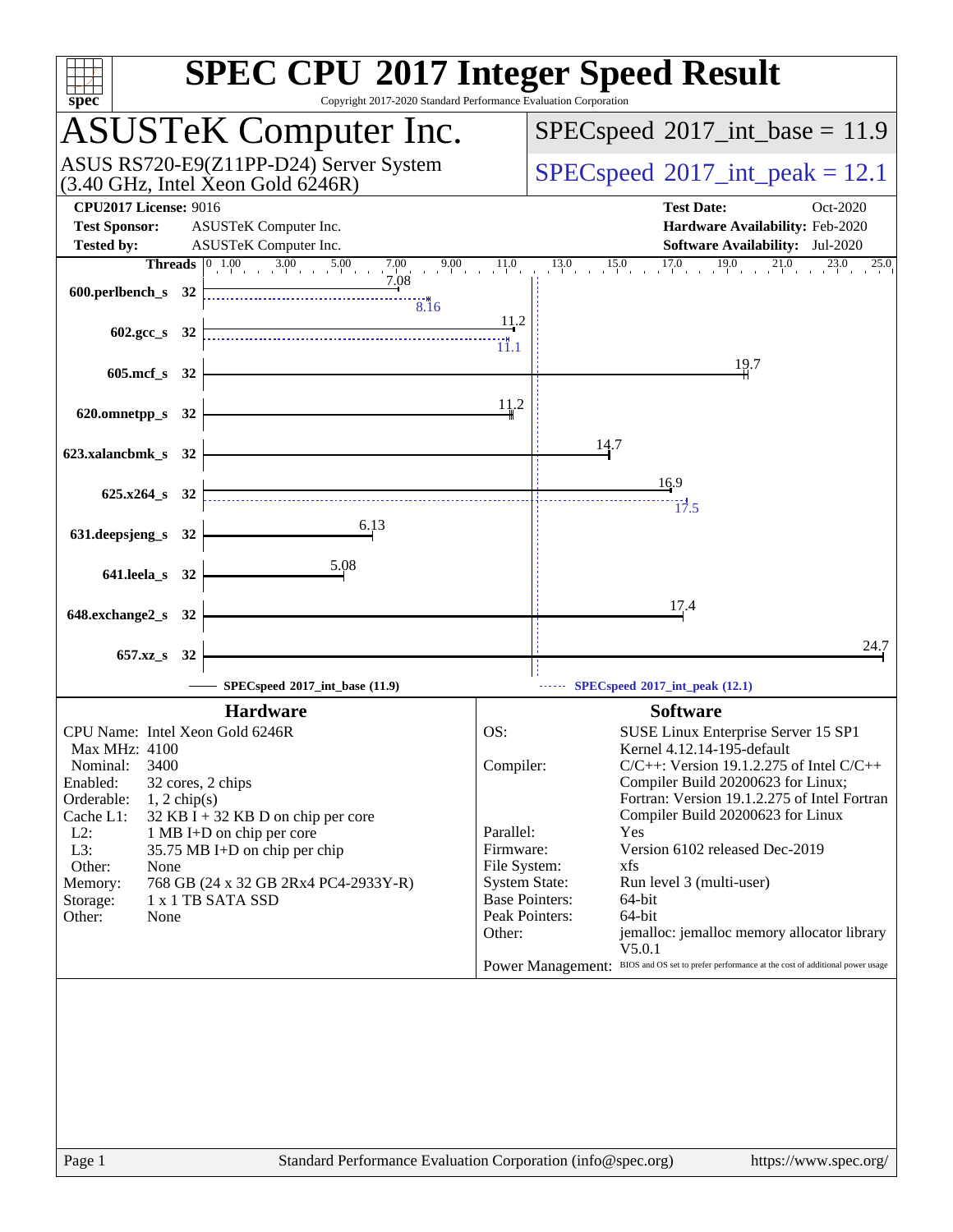

Copyright 2017-2020 Standard Performance Evaluation Corporation

# ASUSTeK Computer Inc.

ASUS RS720-E9(Z11PP-D24) Server System  $(3.40 \text{ GHz}, \text{ Intel Xeon Gold } 6246\text{R})$   $\big| \text{ SPECspeed}^{\circledR} 2017 \text{ int\_peak} = 12.1$  $\big| \text{ SPECspeed}^{\circledR} 2017 \text{ int\_peak} = 12.1$  $\big| \text{ SPECspeed}^{\circledR} 2017 \text{ int\_peak} = 12.1$ 

 $SPECspeed^{\circ}2017\_int\_base = 11.9$  $SPECspeed^{\circ}2017\_int\_base = 11.9$ 

**[Test Sponsor:](http://www.spec.org/auto/cpu2017/Docs/result-fields.html#TestSponsor)** ASUSTeK Computer Inc. **[Hardware Availability:](http://www.spec.org/auto/cpu2017/Docs/result-fields.html#HardwareAvailability)** Feb-2020 **[Tested by:](http://www.spec.org/auto/cpu2017/Docs/result-fields.html#Testedby)** ASUSTeK Computer Inc. **[Software Availability:](http://www.spec.org/auto/cpu2017/Docs/result-fields.html#SoftwareAvailability)** Jul-2020

**[CPU2017 License:](http://www.spec.org/auto/cpu2017/Docs/result-fields.html#CPU2017License)** 9016 **[Test Date:](http://www.spec.org/auto/cpu2017/Docs/result-fields.html#TestDate)** Oct-2020

### **[Results Table](http://www.spec.org/auto/cpu2017/Docs/result-fields.html#ResultsTable)**

|                                     | <b>Base</b>    |                |       |                |       | <b>Peak</b>    |              |                |                |              |                |              |                   |              |
|-------------------------------------|----------------|----------------|-------|----------------|-------|----------------|--------------|----------------|----------------|--------------|----------------|--------------|-------------------|--------------|
| <b>Benchmark</b>                    | <b>Threads</b> | <b>Seconds</b> | Ratio | <b>Seconds</b> | Ratio | <b>Seconds</b> | <b>Ratio</b> | <b>Threads</b> | <b>Seconds</b> | <b>Ratio</b> | <b>Seconds</b> | <b>Ratio</b> | <b>Seconds</b>    | <b>Ratio</b> |
| $600.$ perlbench s                  | 32             | 251            | 7.08  | 250            | 7.10  | 251            | 7.07         | 32             | 219            | 8.11         | 216            | 8.21         | 217               | 8.16         |
| $602.\text{gcc}\_\text{s}$          | 32             | 355            | 11.2  | 353            | 11.3  | 354            | <u>11.2</u>  | 32             | 362            | 11.0         | 359            | 11.1         | <u>359</u>        | <u>11.1</u>  |
| $605$ .mcf s                        | 32             | 239            | 19.7  | 239            | 19.8  | 241            | 19.6         | 32             | 239            | <u>19.7</u>  | 239            | 19.8         | 241               | 19.6         |
| 620.omnetpp_s                       | 32             | 147            | 11.1  | 145            | 11.2  | 146            | 11.2         | 32             | 147            | 11.1         | 145            | 11.2         | <u> 146</u>       | 11.2         |
| 623.xalancbmk s                     | 32             | 96.5           | 14.7  | 96.0           | 14.8  | 96.3           | 14.7         | 32             | 96.5           | 14.7         | 96.0           | 14.8         | 96.3              | 14.7         |
| 625.x264 s                          | 32             | 104            | 16.9  | 104            | 16.9  | 104            | 17.0         | 32             | 101            | 17.5         | 101            | 17.5         | $\underline{101}$ | 17.5         |
| 631.deepsjeng_s                     | 32             | 234            | 6.13  | 234            | 6.12  | 234            | 6.13         | 32             | 234            | 6.13         | 234            | 6.12         | 234               | 6.13         |
| 641.leela s                         | 32             | 336            | 5.08  | 336            | 5.08  | 336            | 5.08         | 32             | 336            | 5.08         | 336            | 5.08         | 336               | 5.08         |
| 648.exchange2 s                     | 32             | 169            | 17.4  | 169            | 17.4  | 169            | 17.4         | 32             | <u>169</u>     | 17.4         | 169            | 17.4         | 169               | 17.4         |
| $657.xz$ s                          | 32             | 251            | 24.7  | 251            | 24.6  | 251            | 24.7         | 32             | 251            | 24.7         | 251            | 24.6         | 251               | 24.7         |
| $SPECspeed*2017$ int base =<br>11.9 |                |                |       |                |       |                |              |                |                |              |                |              |                   |              |

**[SPECspeed](http://www.spec.org/auto/cpu2017/Docs/result-fields.html#SPECspeed2017intpeak)[2017\\_int\\_peak =](http://www.spec.org/auto/cpu2017/Docs/result-fields.html#SPECspeed2017intpeak) 12.1**

Results appear in the [order in which they were run.](http://www.spec.org/auto/cpu2017/Docs/result-fields.html#RunOrder) Bold underlined text [indicates a median measurement](http://www.spec.org/auto/cpu2017/Docs/result-fields.html#Median).

### **[Compiler Notes](http://www.spec.org/auto/cpu2017/Docs/result-fields.html#CompilerNotes)**

The inconsistent Compiler version information under Compiler Version section is due to a discrepancy in Intel Compiler. The correct version of C/C++ compiler is: Version 19.1.2.275 Build 20200623 Compiler for Linux The correct version of Fortran compiler is: Version 19.1.2.275 Build 20200623 Compiler for Linux

### **[Operating System Notes](http://www.spec.org/auto/cpu2017/Docs/result-fields.html#OperatingSystemNotes)**

 Stack size set to unlimited using "ulimit -s unlimited" OS set to performance mode via cpupower frequency-set -g performance

### **[Environment Variables Notes](http://www.spec.org/auto/cpu2017/Docs/result-fields.html#EnvironmentVariablesNotes)**

```
Environment variables set by runcpu before the start of the run:
KMP AFFINITY = "granularity=fine, scatter"
LD_LIBRARY_PATH = "/191u2/lib/intel64:/191u2/je5.0.1-64"
MALLOC_CONF = "retain:true"
OMP_STACKSIZE = "192M"
```
### **[General Notes](http://www.spec.org/auto/cpu2017/Docs/result-fields.html#GeneralNotes)**

 Binaries compiled on a system with 1x Intel Core i9-7980XE CPU + 64GB RAM memory using Redhat Enterprise Linux 8.0 Transparent Huge Pages enabled by default Prior to runcpu invocation Filesystem page cache synced and cleared with:

**(Continued on next page)**

|  | age 2 |  |
|--|-------|--|
|--|-------|--|

Page 2 Standard Performance Evaluation Corporation [\(info@spec.org\)](mailto:info@spec.org) <https://www.spec.org/>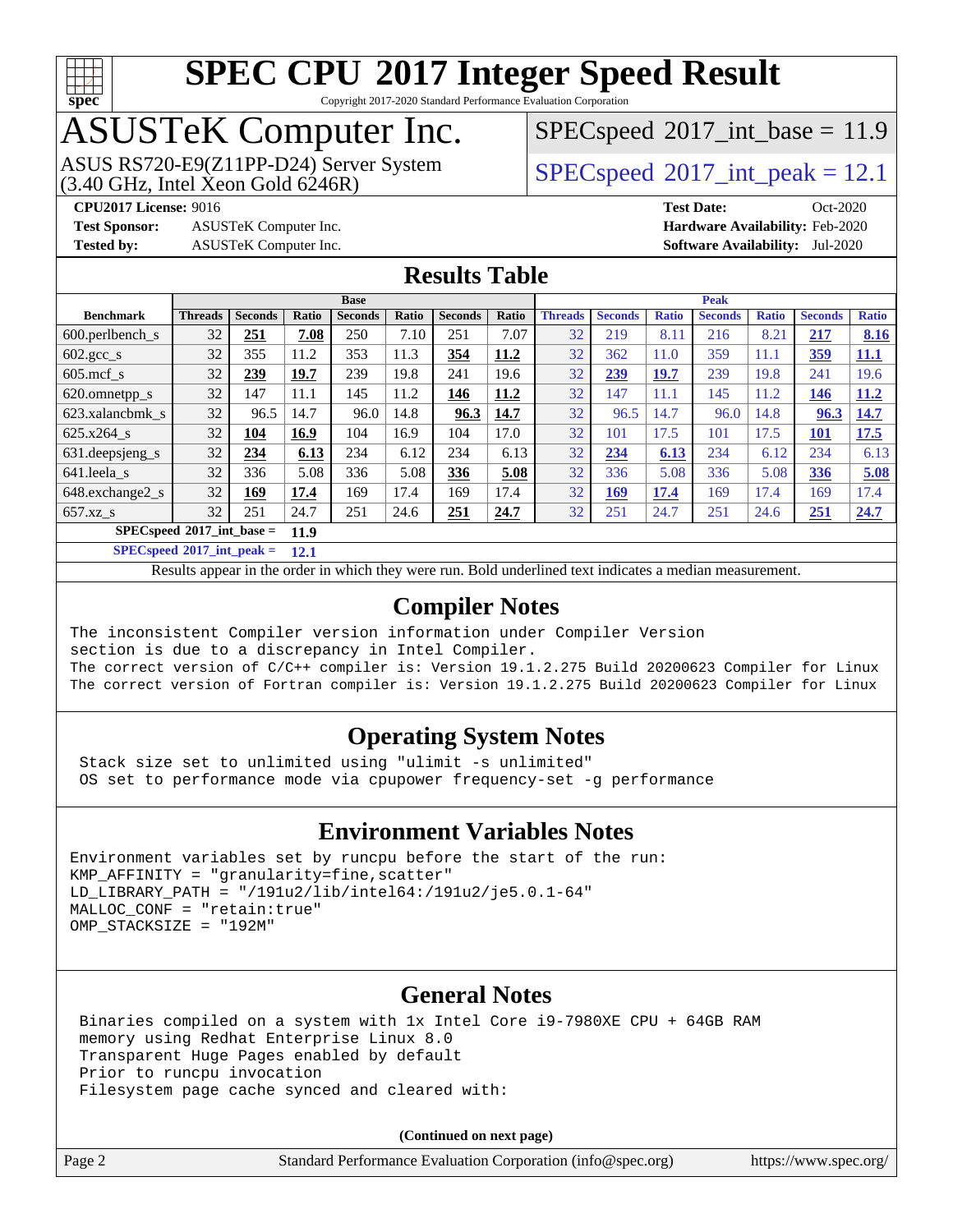

Copyright 2017-2020 Standard Performance Evaluation Corporation

## ASUSTeK Computer Inc.

(3.40 GHz, Intel Xeon Gold 6246R) ASUS RS720-E9(Z11PP-D24) Server System  $SPECspeed@2017$  $SPECspeed@2017$  int\_peak = 12.1

 $SPECspeed^{\circ}2017\_int\_base = 11.9$  $SPECspeed^{\circ}2017\_int\_base = 11.9$ 

**[Test Sponsor:](http://www.spec.org/auto/cpu2017/Docs/result-fields.html#TestSponsor)** ASUSTeK Computer Inc. **[Hardware Availability:](http://www.spec.org/auto/cpu2017/Docs/result-fields.html#HardwareAvailability)** Feb-2020 **[Tested by:](http://www.spec.org/auto/cpu2017/Docs/result-fields.html#Testedby)** ASUSTeK Computer Inc. **[Software Availability:](http://www.spec.org/auto/cpu2017/Docs/result-fields.html#SoftwareAvailability)** Jul-2020

**[CPU2017 License:](http://www.spec.org/auto/cpu2017/Docs/result-fields.html#CPU2017License)** 9016 **[Test Date:](http://www.spec.org/auto/cpu2017/Docs/result-fields.html#TestDate)** Oct-2020

#### **[General Notes \(Continued\)](http://www.spec.org/auto/cpu2017/Docs/result-fields.html#GeneralNotes)**

 sync; echo 3> /proc/sys/vm/drop\_caches NA: The test sponsor attests, as of date of publication, that CVE-2017-5754 (Meltdown) is mitigated in the system as tested and documented. Yes: The test sponsor attests, as of date of publication, that CVE-2017-5753 (Spectre variant 1) is mitigated in the system as tested and documented. Yes: The test sponsor attests, as of date of publication, that CVE-2017-5715 (Spectre variant 2) is mitigated in the system as tested and documented.

The jemalloc library was configured and built at default for 32bit (i686) and 64bit (x86\_64) targets; built with the RedHat Enterprise 7.5, and the system compiler gcc 4.8.5; sources available from jemalloc.net or <https://github.com/jemalloc/jemalloc/releases>

### **[Platform Notes](http://www.spec.org/auto/cpu2017/Docs/result-fields.html#PlatformNotes)**

| BIOS Configuration:                                                                                                                                                                                                                  |
|--------------------------------------------------------------------------------------------------------------------------------------------------------------------------------------------------------------------------------------|
| $VT-d = Disabled$                                                                                                                                                                                                                    |
| Patrol Scrub = Disabled                                                                                                                                                                                                              |
| ENERGY_PERF_BIAS_CFG mode = performance                                                                                                                                                                                              |
| HyperThreading = Disabled                                                                                                                                                                                                            |
| CSM Support = Disabled                                                                                                                                                                                                               |
| Engine Boost = $Level3(Max)$                                                                                                                                                                                                         |
| $Enforce POR = Disable$                                                                                                                                                                                                              |
| Memory Frequency = 2933                                                                                                                                                                                                              |
| LLC dead line allc = Disabled                                                                                                                                                                                                        |
| SR-IOV Support = Disabled                                                                                                                                                                                                            |
| Sysinfo program /191u2/bin/sysinfo<br>Rev: r6365 of 2019-08-21 295195f888a3d7edb1e6e46a485a0011<br>running on $\text{linux}-628\text{ i}$ Thu Oct 15 21:38:59 2020<br>SUT (System Under Test) info as seen by some common utilities. |
| For more information on this section, see<br>https://www.spec.org/cpu2017/Docs/config.html#sysinfo                                                                                                                                   |
| From /proc/cpuinfo<br>model name: $Intel(R)$ Xeon(R) Gold 6246R CPU @ 3.40GHz<br>2 "physical id"s (chips)<br>32 "processors"                                                                                                         |
| cores, siblings (Caution: counting these is hw and system dependent. The following<br>excerpts from /proc/cpuinfo might not be reliable. Use with caution.)<br>cpu cores $: 16$<br>siblings : 16                                     |
| (Continued on next page)                                                                                                                                                                                                             |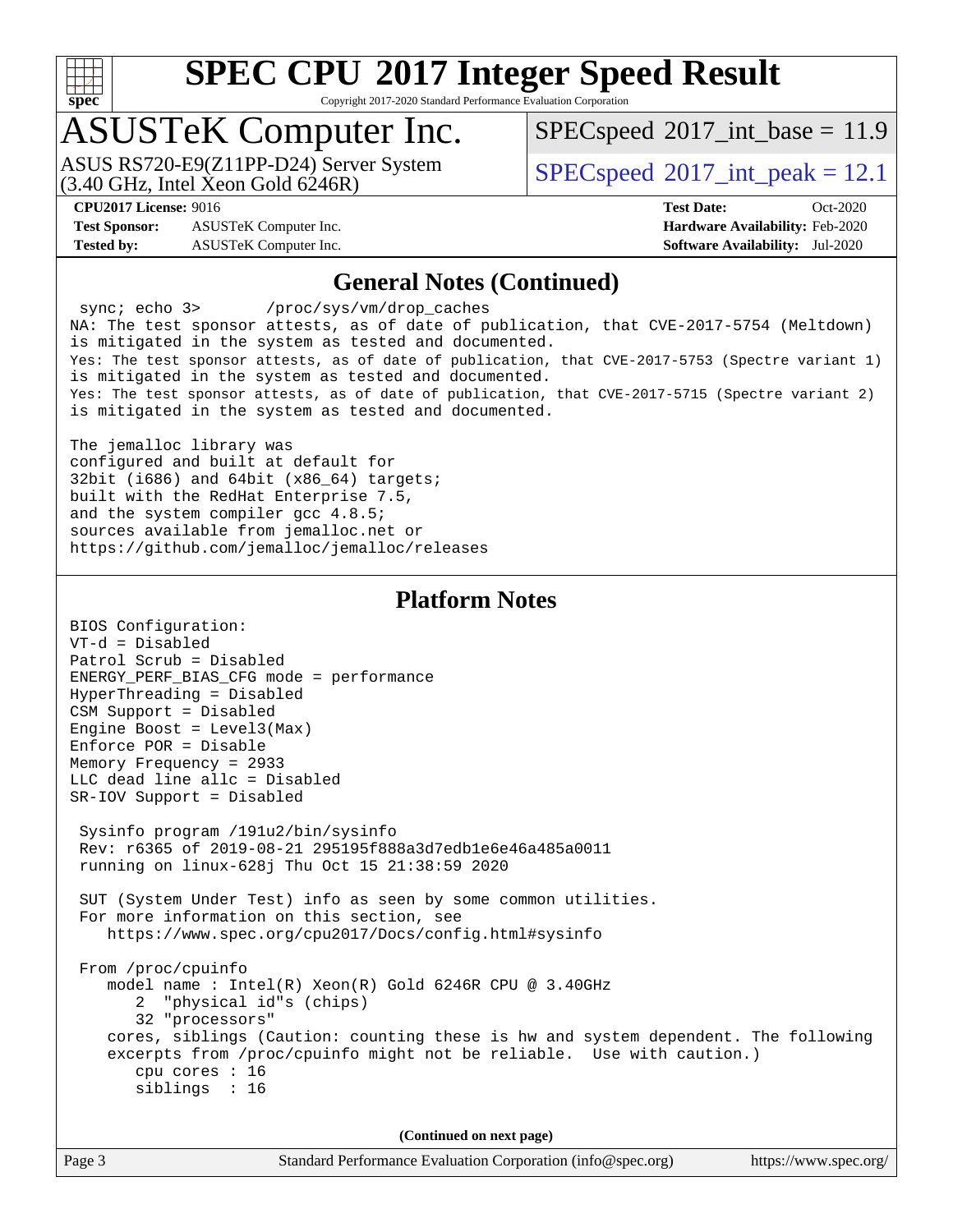

Copyright 2017-2020 Standard Performance Evaluation Corporation

## ASUSTeK Computer Inc.

 $(3.40 \text{ GHz}, \text{Intel Xeon Gold } 6246\text{R})$ ASUS RS720-E9(Z11PP-D24) Server System  $SPECspeed@2017$  $SPECspeed@2017$  int\_peak = 12.1

 $SPECspeed^{\circ}2017\_int\_base = 11.9$  $SPECspeed^{\circ}2017\_int\_base = 11.9$ 

**[Test Sponsor:](http://www.spec.org/auto/cpu2017/Docs/result-fields.html#TestSponsor)** ASUSTeK Computer Inc. **[Hardware Availability:](http://www.spec.org/auto/cpu2017/Docs/result-fields.html#HardwareAvailability)** Feb-2020 **[Tested by:](http://www.spec.org/auto/cpu2017/Docs/result-fields.html#Testedby)** ASUSTeK Computer Inc. **[Software Availability:](http://www.spec.org/auto/cpu2017/Docs/result-fields.html#SoftwareAvailability)** Jul-2020

**[CPU2017 License:](http://www.spec.org/auto/cpu2017/Docs/result-fields.html#CPU2017License)** 9016 **[Test Date:](http://www.spec.org/auto/cpu2017/Docs/result-fields.html#TestDate)** Oct-2020

### **[Platform Notes \(Continued\)](http://www.spec.org/auto/cpu2017/Docs/result-fields.html#PlatformNotes)**

 physical 0: cores 0 1 2 3 5 6 9 11 12 16 18 20 21 26 28 29 physical 1: cores 0 1 2 3 4 5 6 12 13 16 17 18 19 21 24 28

From lscpu:

| Architecture:                    | x86 64                                                                               |
|----------------------------------|--------------------------------------------------------------------------------------|
| CPU $op-mode(s):$ 32-bit, 64-bit |                                                                                      |
| Byte Order:                      | Little Endian                                                                        |
|                                  | Address sizes: 46 bits physical, 48 bits virtual                                     |
| CPU(s):                          | 32                                                                                   |
| On-line CPU(s) list: $0-31$      |                                                                                      |
| Thread(s) per core: $1$          |                                                                                      |
| $Core(s)$ per socket: 16         |                                                                                      |
| Socket(s):                       | 2                                                                                    |
| NUMA node(s):                    | 2                                                                                    |
| Vendor ID:                       | GenuineIntel                                                                         |
| CPU family:                      | 6                                                                                    |
| Model:                           | 85                                                                                   |
| Model name:                      | $Intel(R) Xeon(R) Gold 6246R CPU @ 3.40GHz$                                          |
| Stepping:                        | 7                                                                                    |
| CPU MHz:                         | 3400.000                                                                             |
| $CPU$ $max$ $MHz$ :              | 4100.0000                                                                            |
| CPU min MHz: 1200.0000           |                                                                                      |
| BogoMIPS:                        | 6800.00                                                                              |
| Virtualization: VT-x             |                                                                                      |
| $L1d$ cache:                     | 32K                                                                                  |
| $L1i$ cache:                     | 32K                                                                                  |
| L2 cache:                        | 1024K                                                                                |
| L3 cache:                        | 36608K                                                                               |
| NUMA node0 $CPU(s): 0-15$        |                                                                                      |
| NUMA nodel $CPU(s): 16-31$       |                                                                                      |
|                                  | $F1200$ frue $F1200$ and $F1200$ and $F1200$ method $F1200$ and $F1200$ from $F1200$ |

Flags: fpu vme de pse tsc msr pae mce cx8 apic sep mtrr pge mca cmov pat pse36 clflush dts acpi mmx fxsr sse sse2 ss ht tm pbe syscall nx pdpe1gb rdtscp lm constant\_tsc art arch\_perfmon pebs bts rep\_good nopl xtopology nonstop\_tsc cpuid aperfmperf pni pclmulqdq dtes64 monitor ds\_cpl vmx smx est tm2 ssse3 sdbg fma cx16 xtpr pdcm pcid dca sse4\_1 sse4\_2 x2apic movbe popcnt tsc\_deadline\_timer aes xsave avx f16c rdrand lahf\_lm abm 3dnowprefetch cpuid\_fault epb cat\_l3 cdp\_l3 invpcid\_single intel\_ppin ssbd mba ibrs ibpb stibp ibrs\_enhanced tpr\_shadow vnmi flexpriority ept vpid fsgsbase tsc\_adjust bmi1 hle avx2 smep bmi2 erms invpcid rtm cqm mpx rdt\_a avx512f avx512dq rdseed adx smap clflushopt clwb intel\_pt avx512cd avx512bw avx512vl xsaveopt xsavec xgetbv1 xsaves cqm\_llc cqm\_occup\_llc cqm\_mbm\_total cqm\_mbm\_local dtherm ida arat pln pts hwp hwp\_act\_window hwp\_epp hwp\_pkg\_req pku ospke avx512\_vnni md\_clear flush\_l1d arch\_capabilities

 /proc/cpuinfo cache data cache size : 36608 KB

From numactl --hardware WARNING: a numactl 'node' might or might not correspond to a

**(Continued on next page)**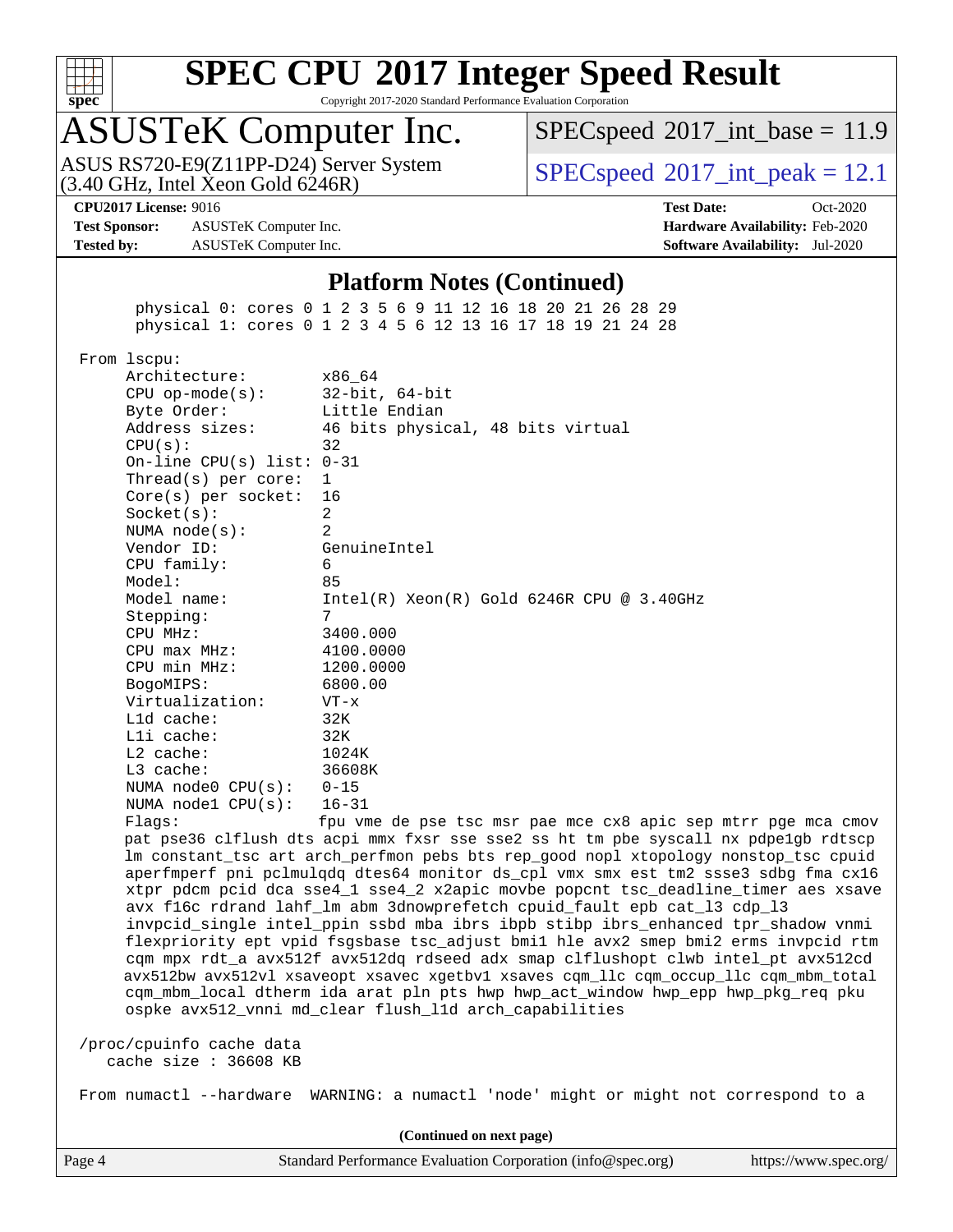

Copyright 2017-2020 Standard Performance Evaluation Corporation

# ASUSTeK Computer Inc.

ASUS RS720-E9(Z11PP-D24) Server System<br>(3.40 GHz, Intel Xeon Gold 6246R)

 $SPECspeed^{\circ}2017\_int\_base = 11.9$  $SPECspeed^{\circ}2017\_int\_base = 11.9$ 

 $SPECspeed^{\circ}2017\_int\_peak = 12.1$  $SPECspeed^{\circ}2017\_int\_peak = 12.1$ 

**[Test Sponsor:](http://www.spec.org/auto/cpu2017/Docs/result-fields.html#TestSponsor)** ASUSTeK Computer Inc. **[Hardware Availability:](http://www.spec.org/auto/cpu2017/Docs/result-fields.html#HardwareAvailability)** Feb-2020 **[Tested by:](http://www.spec.org/auto/cpu2017/Docs/result-fields.html#Testedby)** ASUSTeK Computer Inc. **[Software Availability:](http://www.spec.org/auto/cpu2017/Docs/result-fields.html#SoftwareAvailability)** Jul-2020

**[CPU2017 License:](http://www.spec.org/auto/cpu2017/Docs/result-fields.html#CPU2017License)** 9016 **[Test Date:](http://www.spec.org/auto/cpu2017/Docs/result-fields.html#TestDate)** Oct-2020

### **[Platform Notes \(Continued\)](http://www.spec.org/auto/cpu2017/Docs/result-fields.html#PlatformNotes)**

 physical chip. available: 2 nodes (0-1) node 0 cpus: 0 1 2 3 4 5 6 7 8 9 10 11 12 13 14 15 node 0 size: 385616 MB node 0 free: 384701 MB node 1 cpus: 16 17 18 19 20 21 22 23 24 25 26 27 28 29 30 31 node 1 size: 387038 MB node 1 free: 386306 MB node distances: node 0 1 0: 10 21 1: 21 10 From /proc/meminfo MemTotal: 791198756 kB HugePages\_Total: 0 Hugepagesize: 2048 kB From /etc/\*release\* /etc/\*version\* os-release: NAME="SLES" VERSION="15-SP1" VERSION\_ID="15.1" PRETTY\_NAME="SUSE Linux Enterprise Server 15 SP1" ID="sles" ID\_LIKE="suse" ANSI\_COLOR="0;32" CPE\_NAME="cpe:/o:suse:sles:15:sp1" uname -a: Linux linux-628j 4.12.14-195-default #1 SMP Tue May 7 10:55:11 UTC 2019 (8fba516) x86\_64 x86\_64 x86\_64 GNU/Linux Kernel self-reported vulnerability status: CVE-2018-3620 (L1 Terminal Fault): Not affected Microarchitectural Data Sampling: Not affected CVE-2017-5754 (Meltdown): Not affected CVE-2018-3639 (Speculative Store Bypass): Mitigation: Speculative Store Bypass disabled via prctl and seccomp CVE-2017-5753 (Spectre variant 1): Mitigation: \_\_user pointer sanitization CVE-2017-5715 (Spectre variant 2): Mitigation: Enhanced IBRS, IBPB: conditional, RSB filling run-level 3 Oct 15 17:46 SPEC is set to: /191u2 **(Continued on next page)**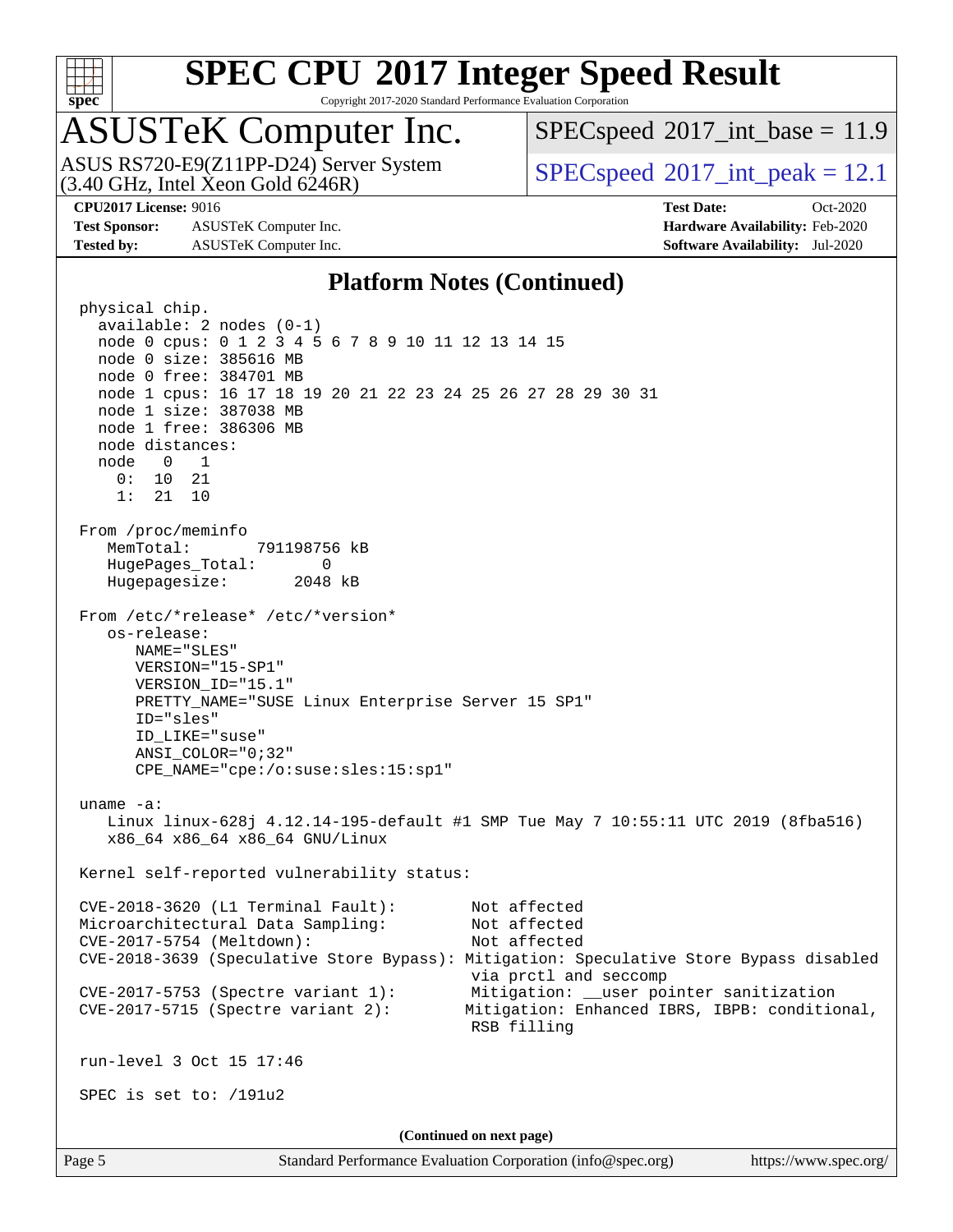

Copyright 2017-2020 Standard Performance Evaluation Corporation

## ASUSTeK Computer Inc.

 $(3.40 \text{ GHz}, \text{Intel } \hat{\text{X}}$ con Gold 6246R) ASUS RS720-E9(Z11PP-D24) Server System  $SPEC speed^{\circ}2017$  int\_peak = 12.1

 $SPECspeed^{\circ}2017\_int\_base = 11.9$  $SPECspeed^{\circ}2017\_int\_base = 11.9$ 

**[Test Sponsor:](http://www.spec.org/auto/cpu2017/Docs/result-fields.html#TestSponsor)** ASUSTeK Computer Inc. **[Hardware Availability:](http://www.spec.org/auto/cpu2017/Docs/result-fields.html#HardwareAvailability)** Feb-2020 **[Tested by:](http://www.spec.org/auto/cpu2017/Docs/result-fields.html#Testedby)** ASUSTeK Computer Inc. **[Software Availability:](http://www.spec.org/auto/cpu2017/Docs/result-fields.html#SoftwareAvailability)** Jul-2020

**[CPU2017 License:](http://www.spec.org/auto/cpu2017/Docs/result-fields.html#CPU2017License)** 9016 **[Test Date:](http://www.spec.org/auto/cpu2017/Docs/result-fields.html#TestDate)** Oct-2020

#### **[Platform Notes \(Continued\)](http://www.spec.org/auto/cpu2017/Docs/result-fields.html#PlatformNotes)**

| Filesystem |                        |  | Type Size Used Avail Use% Mounted on |  |
|------------|------------------------|--|--------------------------------------|--|
| /dev/sda4  | xfs 932G 24G 908G 3% / |  |                                      |  |

From /sys/devices/virtual/dmi/id

 BIOS: American Megatrends Inc. 6102 12/05/2019 Vendor: ASUSTeK COMPUTER INC. Product: Z11PP-D24 Series Product Family: Server Serial: System Serial Number

 Additional information from dmidecode follows. WARNING: Use caution when you interpret this section. The 'dmidecode' program reads system data which is "intended to allow hardware to be accurately determined", but the intent may not be met, as there are frequent changes to hardware, firmware, and the "DMTF SMBIOS" standard. Memory:

24x Samsung M393A4K40CB2-CVF 32 GB 2 rank 2933

(End of data from sysinfo program)

#### **[Compiler Version Notes](http://www.spec.org/auto/cpu2017/Docs/result-fields.html#CompilerVersionNotes)**

Page 6 Standard Performance Evaluation Corporation [\(info@spec.org\)](mailto:info@spec.org) <https://www.spec.org/> ============================================================================== C | 600.perlbench\_s(base) 602.gcc\_s(base, peak) 605.mcf\_s(base, peak)  $\vert$  625.x264\_s(base, peak) 657.xz\_s(base, peak) ------------------------------------------------------------------------------ Intel(R) C Compiler for applications running on Intel(R)  $64$ , Version 19.1.2.275 Build 20200604 Copyright (C) 1985-2020 Intel Corporation. All rights reserved. ------------------------------------------------------------------------------ ============================================================================== C | 600.perlbench\_s(peak) ------------------------------------------------------------------------------ Intel(R) C Intel(R) 64 Compiler for applications running on Intel(R) 64, Version 19.1.2.275 Build 20200623 Copyright (C) 1985-2020 Intel Corporation. All rights reserved. ------------------------------------------------------------------------------ ============================================================================== C | 600.perlbench\_s(base) 602.gcc\_s(base, peak) 605.mcf\_s(base, peak) | 625.x264\_s(base, peak) 657.xz\_s(base, peak) ------------------------------------------------------------------------------ Intel(R) C Compiler for applications running on Intel(R) 64, Version 19.1.2.275 Build 20200604 Copyright (C) 1985-2020 Intel Corporation. All rights reserved. ------------------------------------------------------------------------------ **(Continued on next page)**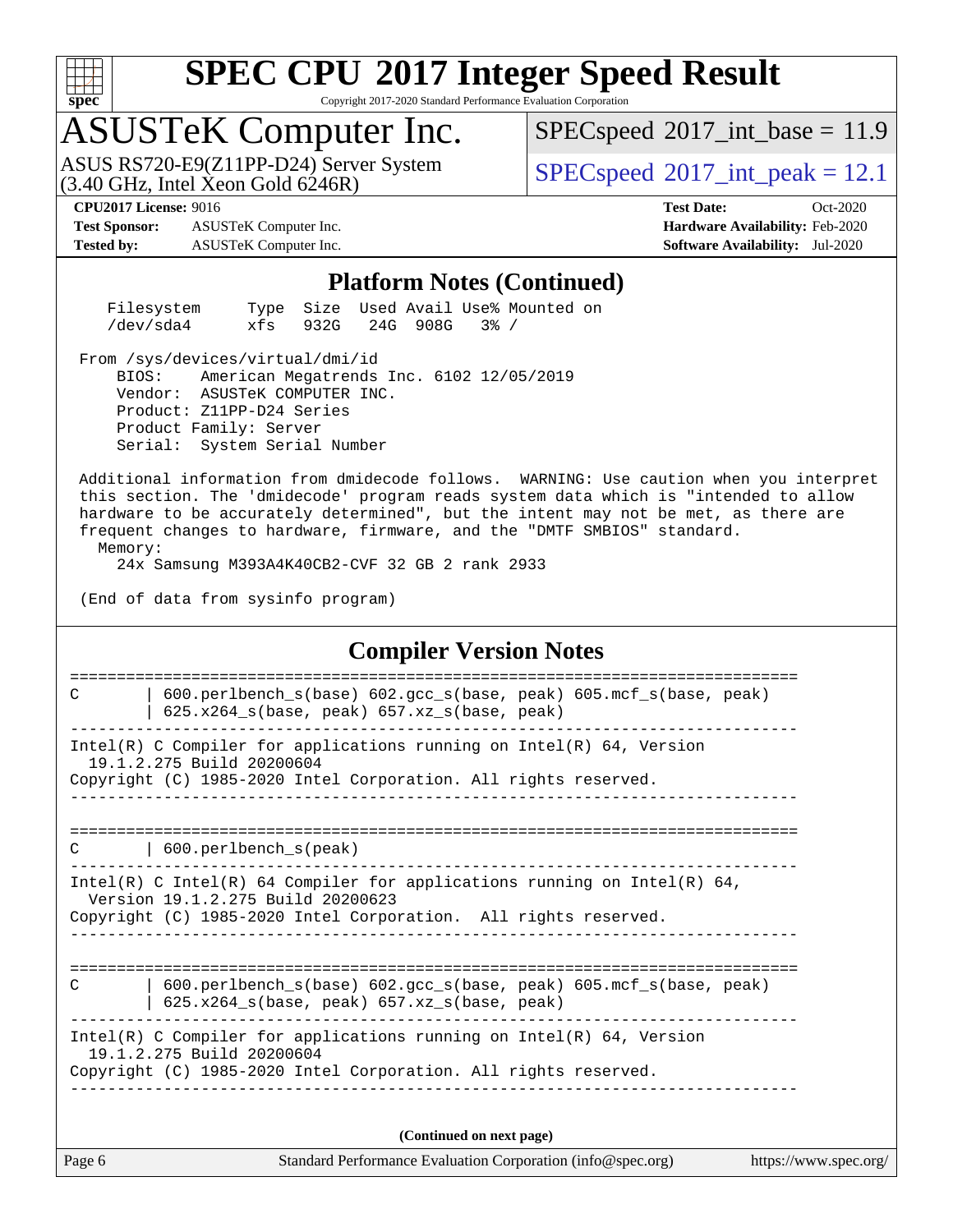

Copyright 2017-2020 Standard Performance Evaluation Corporation

# ASUSTeK Computer Inc.

 $(3.40$  GHz, Intel Xeon Gold  $6246R$ ) ASUS RS720-E9(Z11PP-D24) Server System  $SBEC speed@2017\_int\_peak = 12.1$ 

 $SPECspeed^{\circledcirc}2017\_int\_base = 11.9$  $SPECspeed^{\circledcirc}2017\_int\_base = 11.9$ 

**[Test Sponsor:](http://www.spec.org/auto/cpu2017/Docs/result-fields.html#TestSponsor)** ASUSTeK Computer Inc. **[Hardware Availability:](http://www.spec.org/auto/cpu2017/Docs/result-fields.html#HardwareAvailability)** Feb-2020 **[Tested by:](http://www.spec.org/auto/cpu2017/Docs/result-fields.html#Testedby)** ASUSTeK Computer Inc. **[Software Availability:](http://www.spec.org/auto/cpu2017/Docs/result-fields.html#SoftwareAvailability)** Jul-2020

**[CPU2017 License:](http://www.spec.org/auto/cpu2017/Docs/result-fields.html#CPU2017License)** 9016 **[Test Date:](http://www.spec.org/auto/cpu2017/Docs/result-fields.html#TestDate)** Oct-2020

### **[Compiler Version Notes \(Continued\)](http://www.spec.org/auto/cpu2017/Docs/result-fields.html#CompilerVersionNotes)**

### **[Base Compiler Invocation](http://www.spec.org/auto/cpu2017/Docs/result-fields.html#BaseCompilerInvocation)**

[C benchmarks](http://www.spec.org/auto/cpu2017/Docs/result-fields.html#Cbenchmarks): [icc](http://www.spec.org/cpu2017/results/res2020q4/cpu2017-20201023-24245.flags.html#user_CCbase_intel_icc_66fc1ee009f7361af1fbd72ca7dcefbb700085f36577c54f309893dd4ec40d12360134090235512931783d35fd58c0460139e722d5067c5574d8eaf2b3e37e92)

| $C_{++}$ benchmarks: |  |
|----------------------|--|
| icpc                 |  |

[Fortran benchmarks](http://www.spec.org/auto/cpu2017/Docs/result-fields.html#Fortranbenchmarks): [ifort](http://www.spec.org/cpu2017/results/res2020q4/cpu2017-20201023-24245.flags.html#user_FCbase_intel_ifort_8111460550e3ca792625aed983ce982f94888b8b503583aa7ba2b8303487b4d8a21a13e7191a45c5fd58ff318f48f9492884d4413fa793fd88dd292cad7027ca)

### **[Base Portability Flags](http://www.spec.org/auto/cpu2017/Docs/result-fields.html#BasePortabilityFlags)**

 600.perlbench\_s: [-DSPEC\\_LP64](http://www.spec.org/cpu2017/results/res2020q4/cpu2017-20201023-24245.flags.html#b600.perlbench_s_basePORTABILITY_DSPEC_LP64) [-DSPEC\\_LINUX\\_X64](http://www.spec.org/cpu2017/results/res2020q4/cpu2017-20201023-24245.flags.html#b600.perlbench_s_baseCPORTABILITY_DSPEC_LINUX_X64) 602.gcc\_s: [-DSPEC\\_LP64](http://www.spec.org/cpu2017/results/res2020q4/cpu2017-20201023-24245.flags.html#suite_basePORTABILITY602_gcc_s_DSPEC_LP64) 605.mcf\_s: [-DSPEC\\_LP64](http://www.spec.org/cpu2017/results/res2020q4/cpu2017-20201023-24245.flags.html#suite_basePORTABILITY605_mcf_s_DSPEC_LP64) 620.omnetpp\_s: [-DSPEC\\_LP64](http://www.spec.org/cpu2017/results/res2020q4/cpu2017-20201023-24245.flags.html#suite_basePORTABILITY620_omnetpp_s_DSPEC_LP64)

**(Continued on next page)**

Page 7 Standard Performance Evaluation Corporation [\(info@spec.org\)](mailto:info@spec.org) <https://www.spec.org/>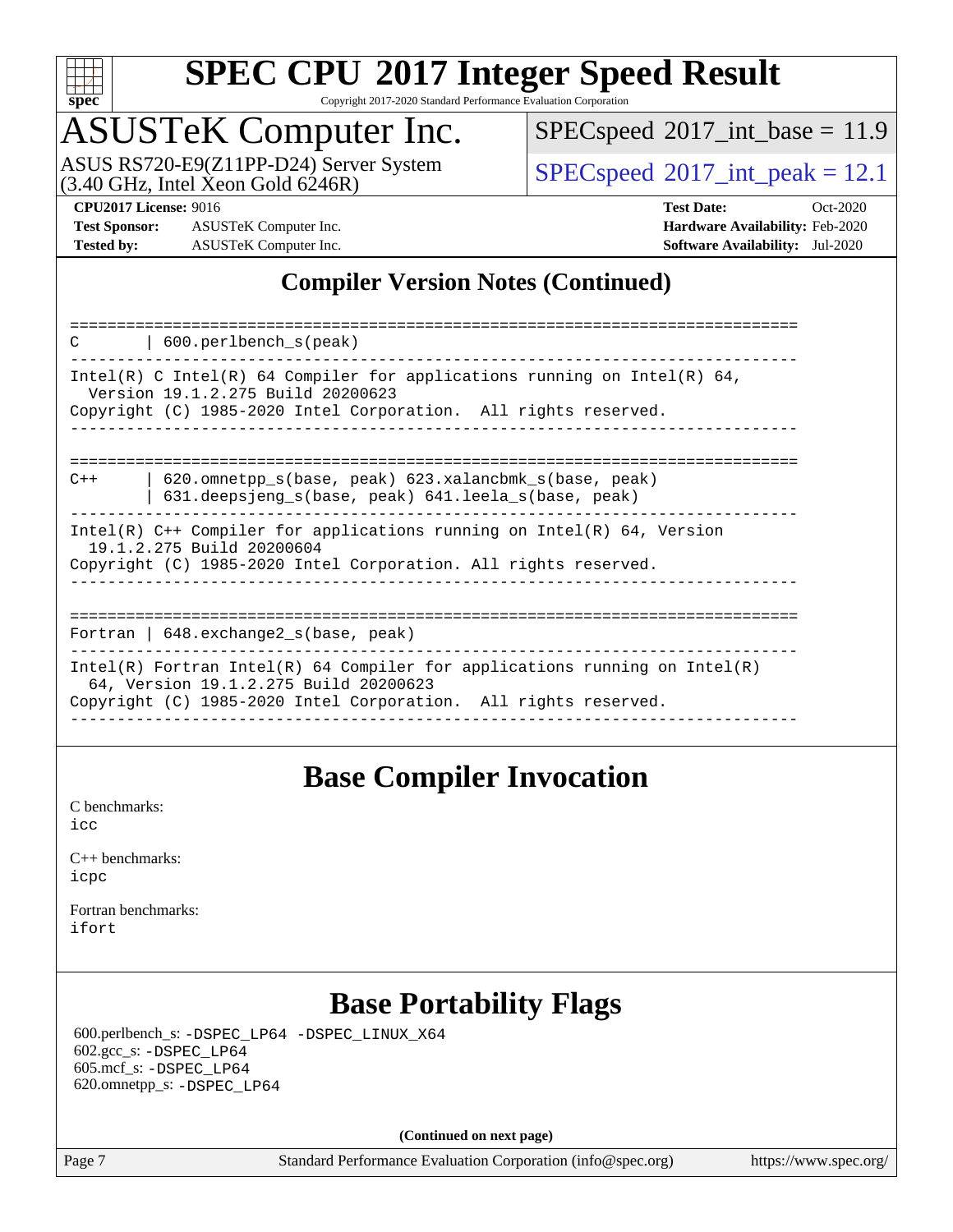

Copyright 2017-2020 Standard Performance Evaluation Corporation

# ASUSTeK Computer Inc.

 $(3.40 \text{ GHz}, \text{Intel } \hat{\text{X}}$ con Gold 6246R) ASUS RS720-E9(Z11PP-D24) Server System  $SPECspeed@2017$  $SPECspeed@2017$  int\_peak = 12.1

 $SPECspeed^{\circ}2017\_int\_base = 11.9$  $SPECspeed^{\circ}2017\_int\_base = 11.9$ 

**[Test Sponsor:](http://www.spec.org/auto/cpu2017/Docs/result-fields.html#TestSponsor)** ASUSTeK Computer Inc. **[Hardware Availability:](http://www.spec.org/auto/cpu2017/Docs/result-fields.html#HardwareAvailability)** Feb-2020 **[Tested by:](http://www.spec.org/auto/cpu2017/Docs/result-fields.html#Testedby)** ASUSTeK Computer Inc. **[Software Availability:](http://www.spec.org/auto/cpu2017/Docs/result-fields.html#SoftwareAvailability)** Jul-2020

**[CPU2017 License:](http://www.spec.org/auto/cpu2017/Docs/result-fields.html#CPU2017License)** 9016 **[Test Date:](http://www.spec.org/auto/cpu2017/Docs/result-fields.html#TestDate)** Oct-2020

### **[Base Portability Flags \(Continued\)](http://www.spec.org/auto/cpu2017/Docs/result-fields.html#BasePortabilityFlags)**

 623.xalancbmk\_s: [-DSPEC\\_LP64](http://www.spec.org/cpu2017/results/res2020q4/cpu2017-20201023-24245.flags.html#suite_basePORTABILITY623_xalancbmk_s_DSPEC_LP64) [-DSPEC\\_LINUX](http://www.spec.org/cpu2017/results/res2020q4/cpu2017-20201023-24245.flags.html#b623.xalancbmk_s_baseCXXPORTABILITY_DSPEC_LINUX) 625.x264\_s: [-DSPEC\\_LP64](http://www.spec.org/cpu2017/results/res2020q4/cpu2017-20201023-24245.flags.html#suite_basePORTABILITY625_x264_s_DSPEC_LP64) 631.deepsjeng\_s: [-DSPEC\\_LP64](http://www.spec.org/cpu2017/results/res2020q4/cpu2017-20201023-24245.flags.html#suite_basePORTABILITY631_deepsjeng_s_DSPEC_LP64) 641.leela\_s: [-DSPEC\\_LP64](http://www.spec.org/cpu2017/results/res2020q4/cpu2017-20201023-24245.flags.html#suite_basePORTABILITY641_leela_s_DSPEC_LP64) 648.exchange2\_s: [-DSPEC\\_LP64](http://www.spec.org/cpu2017/results/res2020q4/cpu2017-20201023-24245.flags.html#suite_basePORTABILITY648_exchange2_s_DSPEC_LP64) 657.xz\_s: [-DSPEC\\_LP64](http://www.spec.org/cpu2017/results/res2020q4/cpu2017-20201023-24245.flags.html#suite_basePORTABILITY657_xz_s_DSPEC_LP64)

**[Base Optimization Flags](http://www.spec.org/auto/cpu2017/Docs/result-fields.html#BaseOptimizationFlags)**

#### [C benchmarks](http://www.spec.org/auto/cpu2017/Docs/result-fields.html#Cbenchmarks):

[-m64](http://www.spec.org/cpu2017/results/res2020q4/cpu2017-20201023-24245.flags.html#user_CCbase_m64-icc) [-qnextgen](http://www.spec.org/cpu2017/results/res2020q4/cpu2017-20201023-24245.flags.html#user_CCbase_f-qnextgen) [-std=c11](http://www.spec.org/cpu2017/results/res2020q4/cpu2017-20201023-24245.flags.html#user_CCbase_std-icc-std_0e1c27790398a4642dfca32ffe6c27b5796f9c2d2676156f2e42c9c44eaad0c049b1cdb667a270c34d979996257aeb8fc440bfb01818dbc9357bd9d174cb8524) [-Wl,-plugin-opt=-x86-branches-within-32B-boundaries](http://www.spec.org/cpu2017/results/res2020q4/cpu2017-20201023-24245.flags.html#user_CCbase_f-x86-branches-within-32B-boundaries_0098b4e4317ae60947b7b728078a624952a08ac37a3c797dfb4ffeb399e0c61a9dd0f2f44ce917e9361fb9076ccb15e7824594512dd315205382d84209e912f3) [-Wl,-z,muldefs](http://www.spec.org/cpu2017/results/res2020q4/cpu2017-20201023-24245.flags.html#user_CCbase_link_force_multiple1_b4cbdb97b34bdee9ceefcfe54f4c8ea74255f0b02a4b23e853cdb0e18eb4525ac79b5a88067c842dd0ee6996c24547a27a4b99331201badda8798ef8a743f577) [-xCORE-AVX512](http://www.spec.org/cpu2017/results/res2020q4/cpu2017-20201023-24245.flags.html#user_CCbase_f-xCORE-AVX512) [-O3](http://www.spec.org/cpu2017/results/res2020q4/cpu2017-20201023-24245.flags.html#user_CCbase_f-O3) [-ffast-math](http://www.spec.org/cpu2017/results/res2020q4/cpu2017-20201023-24245.flags.html#user_CCbase_f-ffast-math) [-flto](http://www.spec.org/cpu2017/results/res2020q4/cpu2017-20201023-24245.flags.html#user_CCbase_f-flto) [-mfpmath=sse](http://www.spec.org/cpu2017/results/res2020q4/cpu2017-20201023-24245.flags.html#user_CCbase_f-mfpmath_70eb8fac26bde974f8ab713bc9086c5621c0b8d2f6c86f38af0bd7062540daf19db5f3a066d8c6684be05d84c9b6322eb3b5be6619d967835195b93d6c02afa1) [-funroll-loops](http://www.spec.org/cpu2017/results/res2020q4/cpu2017-20201023-24245.flags.html#user_CCbase_f-funroll-loops) [-qopt-mem-layout-trans=4](http://www.spec.org/cpu2017/results/res2020q4/cpu2017-20201023-24245.flags.html#user_CCbase_f-qopt-mem-layout-trans_fa39e755916c150a61361b7846f310bcdf6f04e385ef281cadf3647acec3f0ae266d1a1d22d972a7087a248fd4e6ca390a3634700869573d231a252c784941a8) [-fopenmp](http://www.spec.org/cpu2017/results/res2020q4/cpu2017-20201023-24245.flags.html#user_CCbase_fopenmp_5aa2e47ce4f2ef030ba5d12d5a7a9c4e57167333d78243fcadb80b48d5abb78ff19333f8478e0b2a41e63049eb285965c145ccab7b93db7d0c4d59e4dc6f5591) [-DSPEC\\_OPENMP](http://www.spec.org/cpu2017/results/res2020q4/cpu2017-20201023-24245.flags.html#suite_CCbase_DSPEC_OPENMP) [-L/usr/local/jemalloc64-5.0.1/lib](http://www.spec.org/cpu2017/results/res2020q4/cpu2017-20201023-24245.flags.html#user_CCbase_jemalloc_link_path64_1_cc289568b1a6c0fd3b62c91b824c27fcb5af5e8098e6ad028160d21144ef1b8aef3170d2acf0bee98a8da324cfe4f67d0a3d0c4cc4673d993d694dc2a0df248b) [-ljemalloc](http://www.spec.org/cpu2017/results/res2020q4/cpu2017-20201023-24245.flags.html#user_CCbase_jemalloc_link_lib_d1249b907c500fa1c0672f44f562e3d0f79738ae9e3c4a9c376d49f265a04b9c99b167ecedbf6711b3085be911c67ff61f150a17b3472be731631ba4d0471706)

#### [C++ benchmarks:](http://www.spec.org/auto/cpu2017/Docs/result-fields.html#CXXbenchmarks)

[-m64](http://www.spec.org/cpu2017/results/res2020q4/cpu2017-20201023-24245.flags.html#user_CXXbase_m64-icc) [-qnextgen](http://www.spec.org/cpu2017/results/res2020q4/cpu2017-20201023-24245.flags.html#user_CXXbase_f-qnextgen) [-Wl,-plugin-opt=-x86-branches-within-32B-boundaries](http://www.spec.org/cpu2017/results/res2020q4/cpu2017-20201023-24245.flags.html#user_CXXbase_f-x86-branches-within-32B-boundaries_0098b4e4317ae60947b7b728078a624952a08ac37a3c797dfb4ffeb399e0c61a9dd0f2f44ce917e9361fb9076ccb15e7824594512dd315205382d84209e912f3) [-Wl,-z,muldefs](http://www.spec.org/cpu2017/results/res2020q4/cpu2017-20201023-24245.flags.html#user_CXXbase_link_force_multiple1_b4cbdb97b34bdee9ceefcfe54f4c8ea74255f0b02a4b23e853cdb0e18eb4525ac79b5a88067c842dd0ee6996c24547a27a4b99331201badda8798ef8a743f577) [-xCORE-AVX512](http://www.spec.org/cpu2017/results/res2020q4/cpu2017-20201023-24245.flags.html#user_CXXbase_f-xCORE-AVX512) [-O3](http://www.spec.org/cpu2017/results/res2020q4/cpu2017-20201023-24245.flags.html#user_CXXbase_f-O3) [-ffast-math](http://www.spec.org/cpu2017/results/res2020q4/cpu2017-20201023-24245.flags.html#user_CXXbase_f-ffast-math) [-flto](http://www.spec.org/cpu2017/results/res2020q4/cpu2017-20201023-24245.flags.html#user_CXXbase_f-flto) [-mfpmath=sse](http://www.spec.org/cpu2017/results/res2020q4/cpu2017-20201023-24245.flags.html#user_CXXbase_f-mfpmath_70eb8fac26bde974f8ab713bc9086c5621c0b8d2f6c86f38af0bd7062540daf19db5f3a066d8c6684be05d84c9b6322eb3b5be6619d967835195b93d6c02afa1) [-funroll-loops](http://www.spec.org/cpu2017/results/res2020q4/cpu2017-20201023-24245.flags.html#user_CXXbase_f-funroll-loops) [-qopt-mem-layout-trans=4](http://www.spec.org/cpu2017/results/res2020q4/cpu2017-20201023-24245.flags.html#user_CXXbase_f-qopt-mem-layout-trans_fa39e755916c150a61361b7846f310bcdf6f04e385ef281cadf3647acec3f0ae266d1a1d22d972a7087a248fd4e6ca390a3634700869573d231a252c784941a8) [-L/usr/local/IntelCompiler19/compilers\\_and\\_libraries\\_2020.3.275/linux/compiler/lib/intel64\\_lin](http://www.spec.org/cpu2017/results/res2020q4/cpu2017-20201023-24245.flags.html#user_CXXbase_linkpath_6eb3b1b8be403820338b5b82e7a1c217a861a8962ac718a6253be1483b50620487664a39a847caf560d84a6b8bab7cca33d9f414525a12ede1e9473db34a3d08) [-lqkmalloc](http://www.spec.org/cpu2017/results/res2020q4/cpu2017-20201023-24245.flags.html#user_CXXbase_qkmalloc_link_lib_79a818439969f771c6bc311cfd333c00fc099dad35c030f5aab9dda831713d2015205805422f83de8875488a2991c0a156aaa600e1f9138f8fc37004abc96dc5)

#### [Fortran benchmarks:](http://www.spec.org/auto/cpu2017/Docs/result-fields.html#Fortranbenchmarks)

[-m64](http://www.spec.org/cpu2017/results/res2020q4/cpu2017-20201023-24245.flags.html#user_FCbase_m64-icc) [-Wl,-plugin-opt=-x86-branches-within-32B-boundaries](http://www.spec.org/cpu2017/results/res2020q4/cpu2017-20201023-24245.flags.html#user_FCbase_f-x86-branches-within-32B-boundaries_0098b4e4317ae60947b7b728078a624952a08ac37a3c797dfb4ffeb399e0c61a9dd0f2f44ce917e9361fb9076ccb15e7824594512dd315205382d84209e912f3) [-xCORE-AVX512](http://www.spec.org/cpu2017/results/res2020q4/cpu2017-20201023-24245.flags.html#user_FCbase_f-xCORE-AVX512) [-O3](http://www.spec.org/cpu2017/results/res2020q4/cpu2017-20201023-24245.flags.html#user_FCbase_f-O3) [-ipo](http://www.spec.org/cpu2017/results/res2020q4/cpu2017-20201023-24245.flags.html#user_FCbase_f-ipo) [-no-prec-div](http://www.spec.org/cpu2017/results/res2020q4/cpu2017-20201023-24245.flags.html#user_FCbase_f-no-prec-div) [-qopt-mem-layout-trans=4](http://www.spec.org/cpu2017/results/res2020q4/cpu2017-20201023-24245.flags.html#user_FCbase_f-qopt-mem-layout-trans_fa39e755916c150a61361b7846f310bcdf6f04e385ef281cadf3647acec3f0ae266d1a1d22d972a7087a248fd4e6ca390a3634700869573d231a252c784941a8) [-nostandard-realloc-lhs](http://www.spec.org/cpu2017/results/res2020q4/cpu2017-20201023-24245.flags.html#user_FCbase_f_2003_std_realloc_82b4557e90729c0f113870c07e44d33d6f5a304b4f63d4c15d2d0f1fab99f5daaed73bdb9275d9ae411527f28b936061aa8b9c8f2d63842963b95c9dd6426b8a) [-align array32byte](http://www.spec.org/cpu2017/results/res2020q4/cpu2017-20201023-24245.flags.html#user_FCbase_align_array32byte_b982fe038af199962ba9a80c053b8342c548c85b40b8e86eb3cc33dee0d7986a4af373ac2d51c3f7cf710a18d62fdce2948f201cd044323541f22fc0fffc51b6) [-mbranches-within-32B-boundaries](http://www.spec.org/cpu2017/results/res2020q4/cpu2017-20201023-24245.flags.html#user_FCbase_f-mbranches-within-32B-boundaries)

### **[Peak Compiler Invocation](http://www.spec.org/auto/cpu2017/Docs/result-fields.html#PeakCompilerInvocation)**

[C benchmarks](http://www.spec.org/auto/cpu2017/Docs/result-fields.html#Cbenchmarks):  $i$ cc

[C++ benchmarks:](http://www.spec.org/auto/cpu2017/Docs/result-fields.html#CXXbenchmarks) [icpc](http://www.spec.org/cpu2017/results/res2020q4/cpu2017-20201023-24245.flags.html#user_CXXpeak_intel_icpc_c510b6838c7f56d33e37e94d029a35b4a7bccf4766a728ee175e80a419847e808290a9b78be685c44ab727ea267ec2f070ec5dc83b407c0218cded6866a35d07)

[Fortran benchmarks](http://www.spec.org/auto/cpu2017/Docs/result-fields.html#Fortranbenchmarks): [ifort](http://www.spec.org/cpu2017/results/res2020q4/cpu2017-20201023-24245.flags.html#user_FCpeak_intel_ifort_8111460550e3ca792625aed983ce982f94888b8b503583aa7ba2b8303487b4d8a21a13e7191a45c5fd58ff318f48f9492884d4413fa793fd88dd292cad7027ca)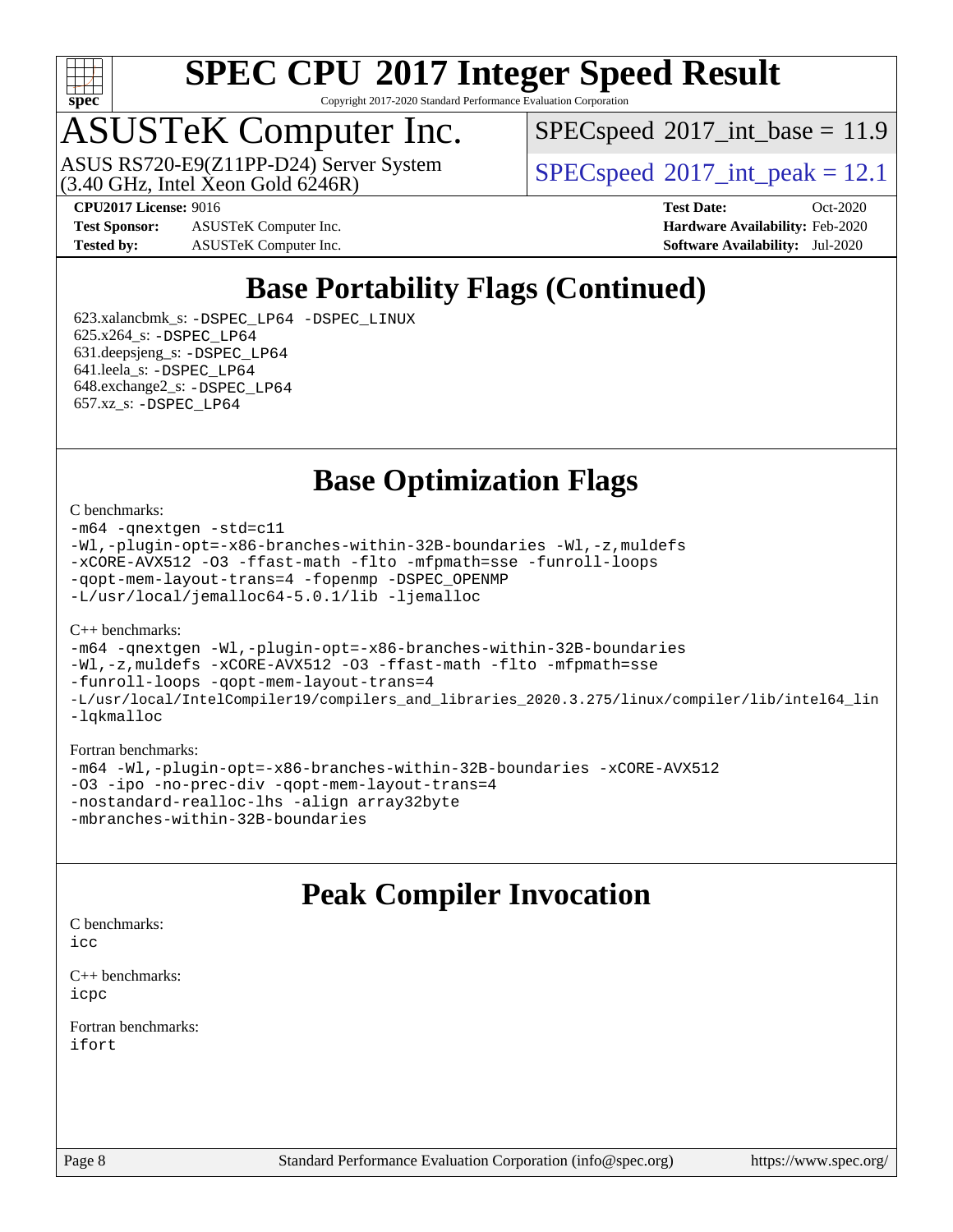

Copyright 2017-2020 Standard Performance Evaluation Corporation

# ASUSTeK Computer Inc.

ASUS RS720-E9(Z11PP-D24) Server System<br>(3.40 GHz, Intel Xeon Gold 6246R)

 $SPECspeed^{\circ}2017\_int\_base = 11.9$  $SPECspeed^{\circ}2017\_int\_base = 11.9$ 

 $SPECspeed^{\circ}2017\_int\_peak = 12.1$  $SPECspeed^{\circ}2017\_int\_peak = 12.1$ 

**[Test Sponsor:](http://www.spec.org/auto/cpu2017/Docs/result-fields.html#TestSponsor)** ASUSTeK Computer Inc. **[Hardware Availability:](http://www.spec.org/auto/cpu2017/Docs/result-fields.html#HardwareAvailability)** Feb-2020 **[Tested by:](http://www.spec.org/auto/cpu2017/Docs/result-fields.html#Testedby)** ASUSTeK Computer Inc. **[Software Availability:](http://www.spec.org/auto/cpu2017/Docs/result-fields.html#SoftwareAvailability)** Jul-2020

**[CPU2017 License:](http://www.spec.org/auto/cpu2017/Docs/result-fields.html#CPU2017License)** 9016 **[Test Date:](http://www.spec.org/auto/cpu2017/Docs/result-fields.html#TestDate)** Oct-2020

### **[Peak Portability Flags](http://www.spec.org/auto/cpu2017/Docs/result-fields.html#PeakPortabilityFlags)**

 600.perlbench\_s: [-DSPEC\\_LP64](http://www.spec.org/cpu2017/results/res2020q4/cpu2017-20201023-24245.flags.html#b600.perlbench_s_peakPORTABILITY_DSPEC_LP64) [-DSPEC\\_LINUX\\_X64](http://www.spec.org/cpu2017/results/res2020q4/cpu2017-20201023-24245.flags.html#b600.perlbench_s_peakCPORTABILITY_DSPEC_LINUX_X64)  $602.\text{gcc}\_\text{s}: -\text{DSPEC}\_\text{LP64}(*) -\text{DSPEC}\_\text{LP64}$  605.mcf\_s: [-DSPEC\\_LP64](http://www.spec.org/cpu2017/results/res2020q4/cpu2017-20201023-24245.flags.html#suite_peakPORTABILITY605_mcf_s_DSPEC_LP64) 620.omnetpp\_s: [-DSPEC\\_LP64](http://www.spec.org/cpu2017/results/res2020q4/cpu2017-20201023-24245.flags.html#suite_peakPORTABILITY620_omnetpp_s_DSPEC_LP64) 623.xalancbmk\_s: [-DSPEC\\_LP64](http://www.spec.org/cpu2017/results/res2020q4/cpu2017-20201023-24245.flags.html#suite_peakPORTABILITY623_xalancbmk_s_DSPEC_LP64) [-DSPEC\\_LINUX](http://www.spec.org/cpu2017/results/res2020q4/cpu2017-20201023-24245.flags.html#b623.xalancbmk_s_peakCXXPORTABILITY_DSPEC_LINUX) 625.x264\_s: [-DSPEC\\_LP64](http://www.spec.org/cpu2017/results/res2020q4/cpu2017-20201023-24245.flags.html#suite_peakPORTABILITY625_x264_s_DSPEC_LP64) 631.deepsjeng\_s: [-DSPEC\\_LP64](http://www.spec.org/cpu2017/results/res2020q4/cpu2017-20201023-24245.flags.html#suite_peakPORTABILITY631_deepsjeng_s_DSPEC_LP64) 641.leela\_s: [-DSPEC\\_LP64](http://www.spec.org/cpu2017/results/res2020q4/cpu2017-20201023-24245.flags.html#suite_peakPORTABILITY641_leela_s_DSPEC_LP64) 648.exchange2\_s: [-DSPEC\\_LP64](http://www.spec.org/cpu2017/results/res2020q4/cpu2017-20201023-24245.flags.html#suite_peakPORTABILITY648_exchange2_s_DSPEC_LP64) 657.xz\_s: [-DSPEC\\_LP64](http://www.spec.org/cpu2017/results/res2020q4/cpu2017-20201023-24245.flags.html#suite_peakPORTABILITY657_xz_s_DSPEC_LP64)

(\*) Indicates a portability flag that was found in a non-portability variable.

### **[Peak Optimization Flags](http://www.spec.org/auto/cpu2017/Docs/result-fields.html#PeakOptimizationFlags)**

[C benchmarks](http://www.spec.org/auto/cpu2017/Docs/result-fields.html#Cbenchmarks):

```
 600.perlbench_s: -Wl,-z,muldefs -prof-gen(pass 1) -prof-use(pass 2)
-xCORE-AVX512 -ipo -O3 -no-prec-div
-qopt-mem-layout-trans=4 -fno-strict-overflow
-mbranches-within-32B-boundaries
-L/usr/local/jemalloc64-5.0.1/lib -ljemalloc
 602.gcc_s: -m64 -qnextgen -std=c11
-Wl,-plugin-opt=-x86-branches-within-32B-boundaries
-Wl,-z,muldefs -fprofile-generate(pass 1)
-fprofile-use=default.profdata(pass 2) -xCORE-AVX512 -flto
-Ofast(pass 1) -O3 -ffast-math -qopt-mem-layout-trans=4
```
[-L/usr/local/jemalloc64-5.0.1/lib](http://www.spec.org/cpu2017/results/res2020q4/cpu2017-20201023-24245.flags.html#user_peakEXTRA_LIBS602_gcc_s_jemalloc_link_path64_1_cc289568b1a6c0fd3b62c91b824c27fcb5af5e8098e6ad028160d21144ef1b8aef3170d2acf0bee98a8da324cfe4f67d0a3d0c4cc4673d993d694dc2a0df248b) [-ljemalloc](http://www.spec.org/cpu2017/results/res2020q4/cpu2017-20201023-24245.flags.html#user_peakEXTRA_LIBS602_gcc_s_jemalloc_link_lib_d1249b907c500fa1c0672f44f562e3d0f79738ae9e3c4a9c376d49f265a04b9c99b167ecedbf6711b3085be911c67ff61f150a17b3472be731631ba4d0471706)

 $605 \text{.mcf}\text{.s.}$  basepeak = yes

```
 625.x264_s: -m64 -qnextgen -std=c11
-Wl,-plugin-opt=-x86-branches-within-32B-boundaries
-Wl,-z,muldefs -xCORE-AVX512 -flto -O3 -ffast-math
-qopt-mem-layout-trans=4 -fno-alias
-L/usr/local/jemalloc64-5.0.1/lib -ljemalloc
```
657.xz\_s: basepeak = yes

[C++ benchmarks:](http://www.spec.org/auto/cpu2017/Docs/result-fields.html#CXXbenchmarks)

620.omnetpp\_s: basepeak = yes

**(Continued on next page)**